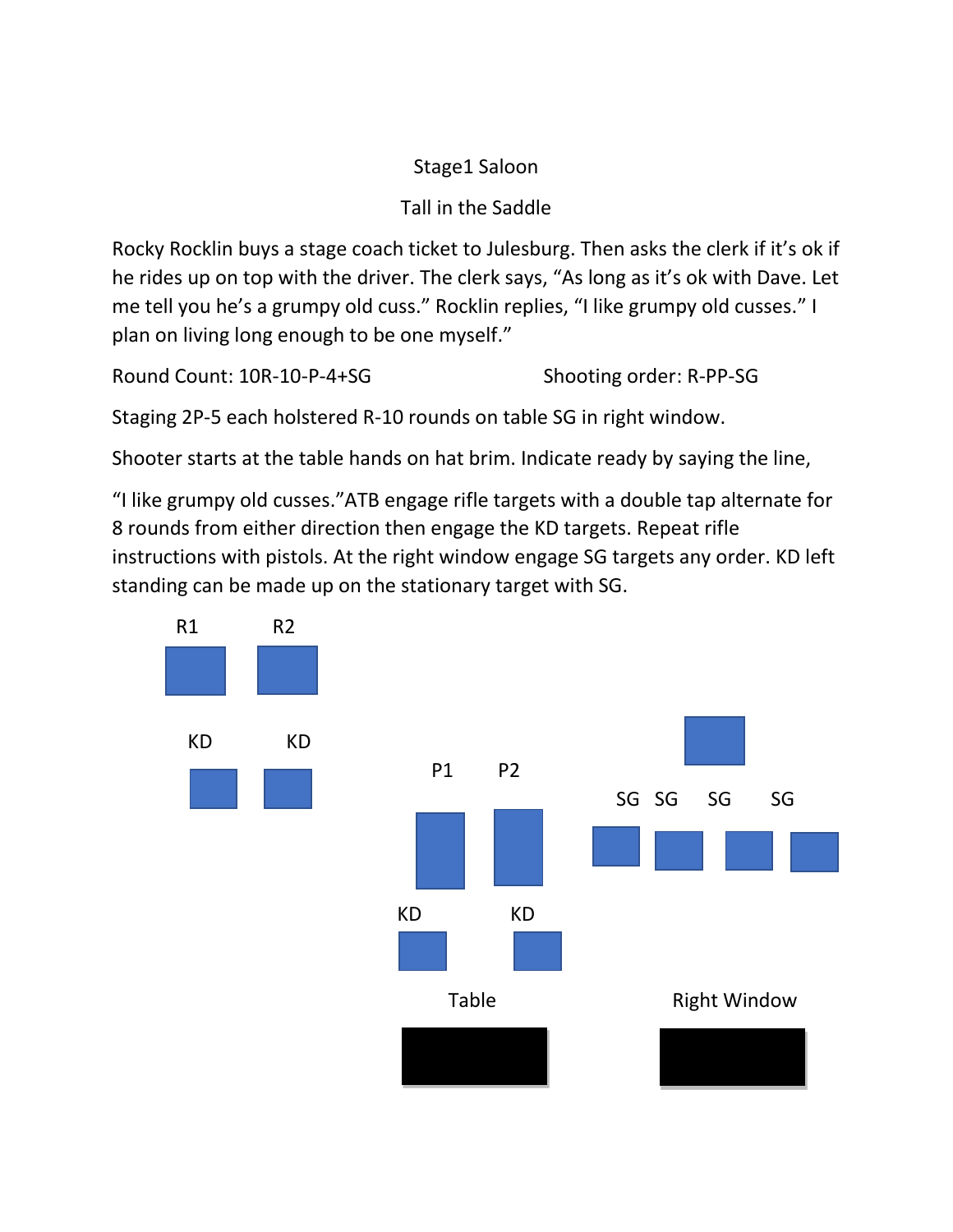### Stage 2 Well

## Rawhide

Gil Favor and his crew are celebrating another successful season in the Bella Union Saloon, when a young gun fighter looking to further his reputation challenges Rowdy, then draws. The young gun is no match for Rowdy. Mr. Favor comes over to check him and finds him dead, picks up his gun, then says, "Will you look at this? He has a silver rattle snake inlayed in the grips." Then he hands the gun to Rowdy and says, "You might as well have it; he doesn't need it anymore."

Round Count: 10R plus 1 on your person -10-P-4+SG Shooting order: shooters choice rifle not last.

Staging 2P-5 each holstered R-10 rounds on table SG on table.

Shooter starts at the table hands on the table. Indicate ready by saying the line, "He doesn't need it anymore." ATB with rifle and pistols place 7 rounds on 3 targets any order. Engage SG targets any order.

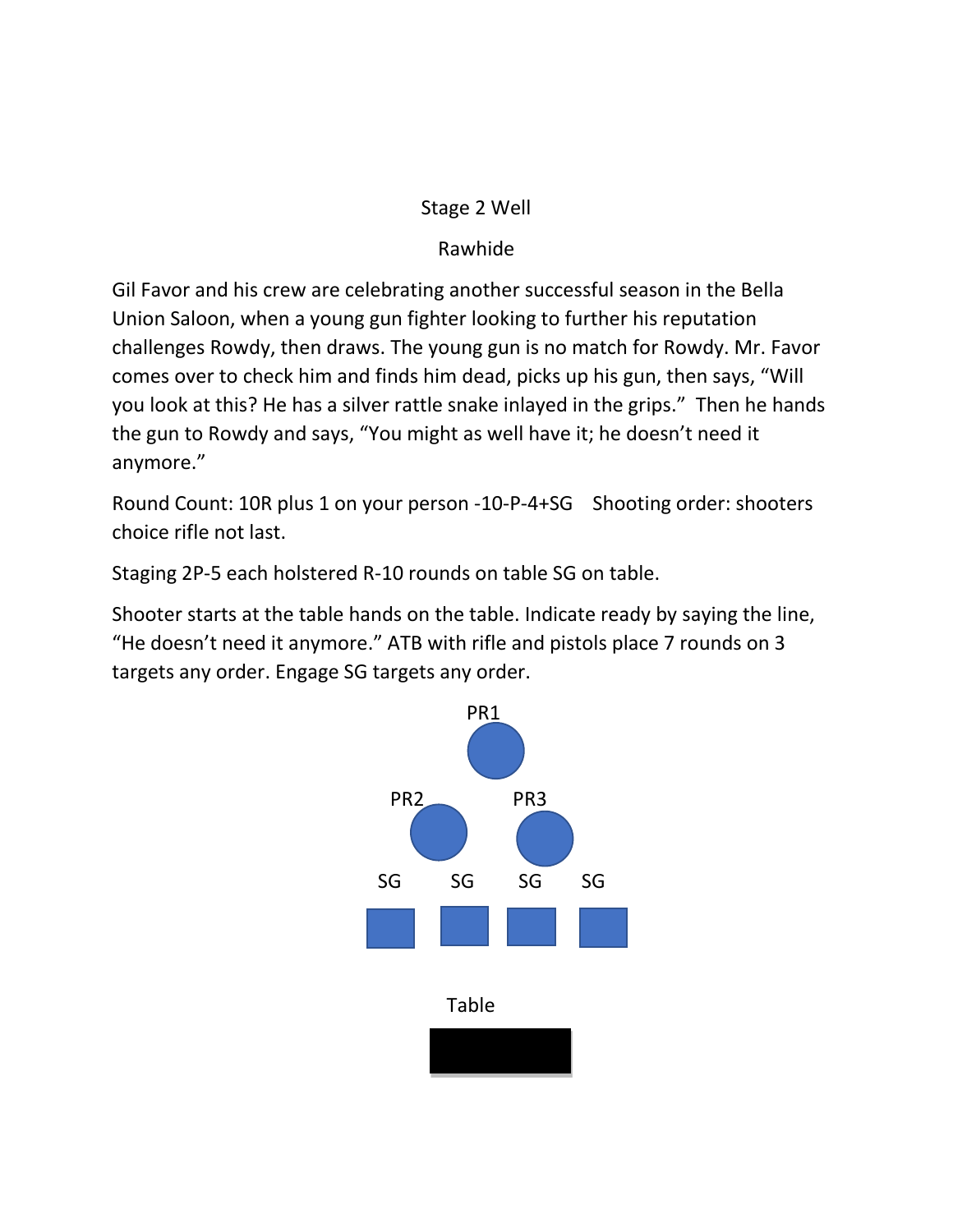### Stage 3 - Fort

## Wyatt Earp

John Shannssey Introduces Wyatt to Doc. Doc says, "Wyatt Earp. I've heard that name before. Don't know where, but it wasn't good."

Round Count: 10R-10P-4+SG Shooting Order: PP-R-SG

Staging: 2P- 5 each holstered; R 10 rounds on left table; SG on right table.

Shooter starts at the left table hands on pistols. Indicate ready by saying the line, **"It wasn't good."** ATB, sweep the PR targets left to right with an 1892 sweep. EX first pistol 1on1-4on2 - second pistol 4on2-1on3. Which is 1-4-4-1 on the first 3 targets. Rifle 8on3-2on4. Make rifle safe on either table. Move to right table; shoot SG targets any order.

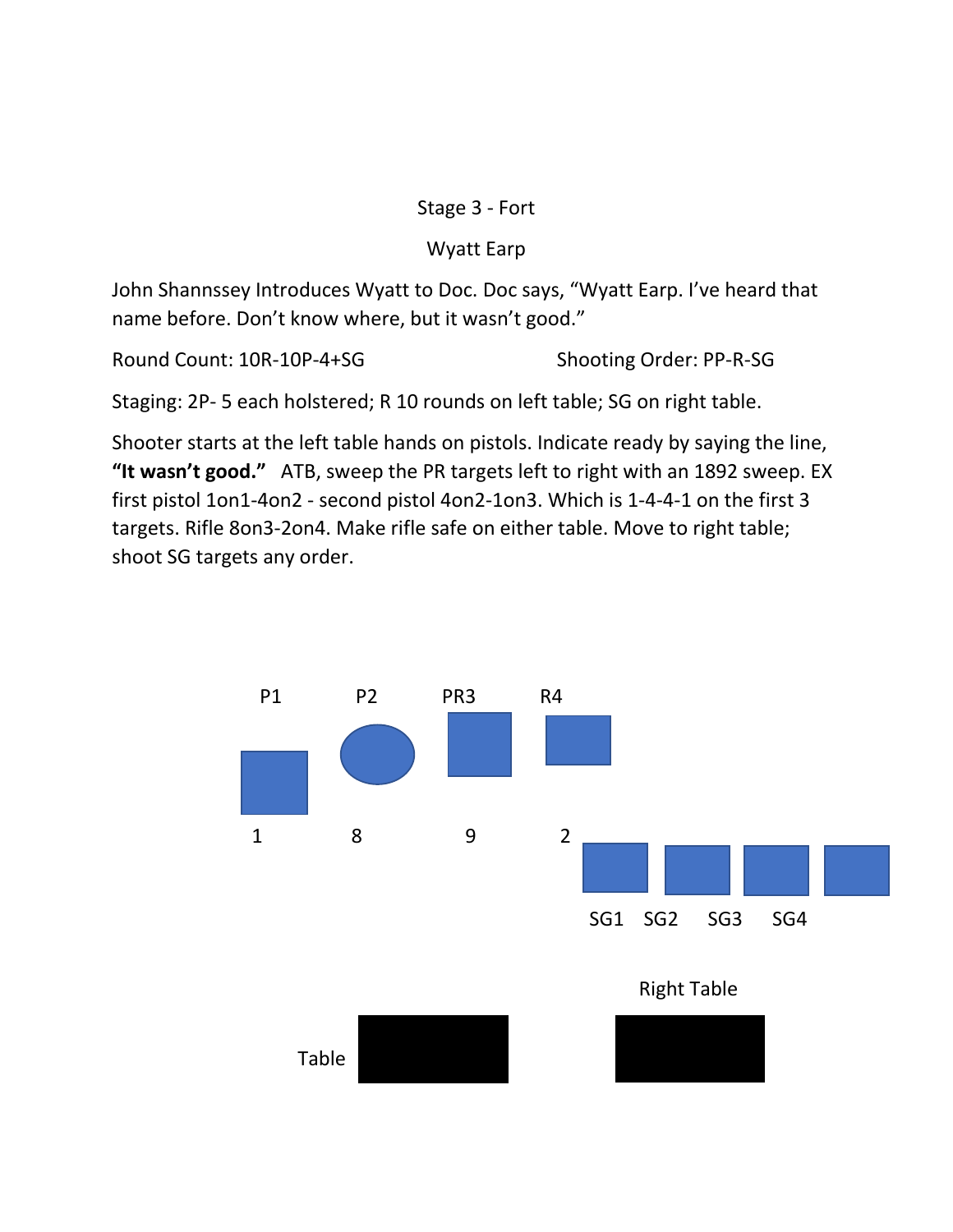#### Stage 4 Jail

### Maverick

My old Pappy used to say, "The only thing better than money, is more money.

Round Count: 10P-10R-4+SG Shooting Order: PP-R-SG

Staging: 2P-5 each holstered; R10 the target box; SG in right window or rack.

Shooter starts at target box, hands on pistols. Indicate ready by saying the line, "**More Money**." ATB, engage targets with a continuous 10 round Nevada sweep, double tapping P2 each time. Sweep can be from either direction. EX: 1-22-3-22- 1-22-3. Repeat pistol instructions with rifle. Make rifle safe on the target box or right window. With SG, engage SG targets any order.

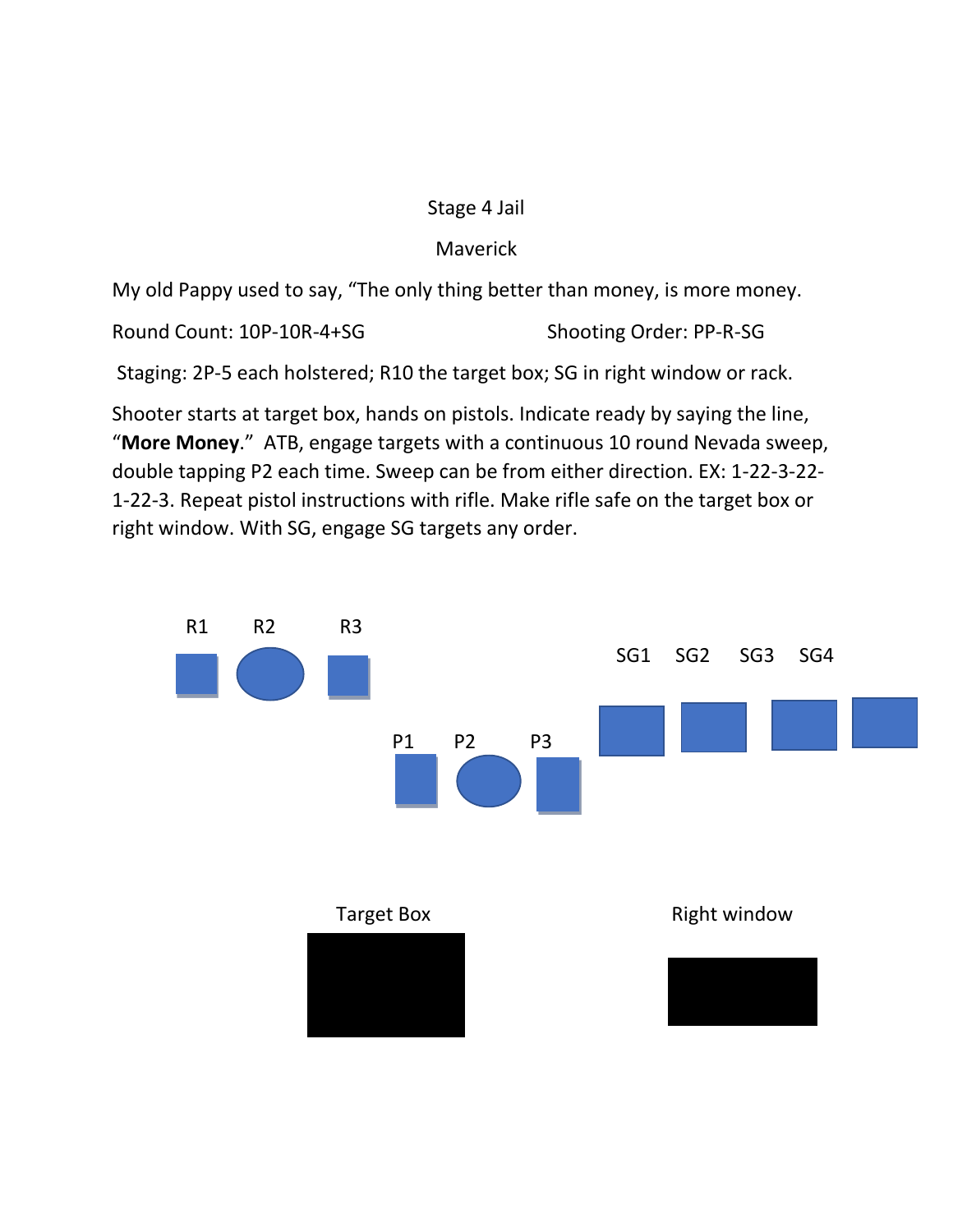### Stage 5 - Boot Hill

## Wyatt Earp

Doc asks Wyatt, "Have you ever been to Georgia? Georgia is very green. I fear I will never see it again."

Round Count: 10P-10R-4+SG Shooting Order: PP-R-SG

Staging: 2P-5 each holstered; R10 rounds on table; SG on the mule.

Shooter starts at the table hands on pistols. Indicate ready by saying the line, Georgia is very green. ATB engage pistol targets with a progressive sweep, from either direction. EX: 1-2-3-4. Repeat pistol instructions with rifle. Make rife safe on the table or mule. At the mule engage SG targets any order.